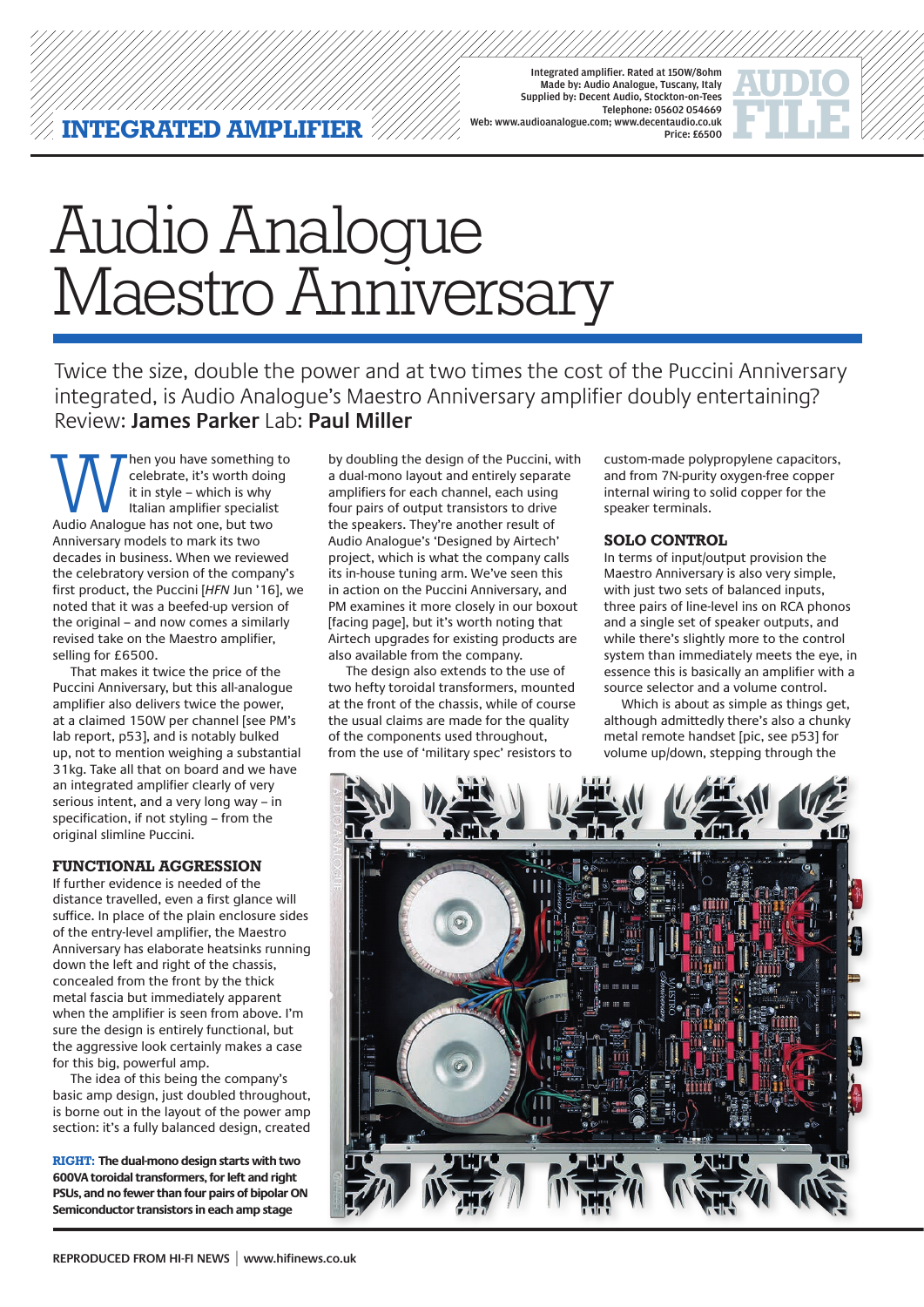

inputs, standby and mute. Incidentally, there's no way to access inputs directly, the front panel having only indicator LEDs and no selector buttons. Indeed, the only way is to scroll through the range of inputs available – but then with only five on offer, that's hardly any great hardship.

In this all-analogue design, the volume

is actually operated digitally. That enables a push of the 'set-up' button to access parameters such as a balance control, a direct mode bypassing the preamp stage and volume control,

and adjustment of the brightness and behaviour of the front-panel LEDs.

It also allows various volume control curves to be applied – think of it in terms of throttle mapping, and you're not too far off the truth. A gimmick? It may seem so, but I can see circumstances where this choice of settings might come in useful. For example, as well as a direct linear increase, provided in 'Volume Scale #4', the Maestro allows a 'fast step-off' position, with a rapid increase in the initial movement of the control, flattening out at higher levels (#1),

#### **AIRTECH LABS**

and versions designed to give more subtle adjustments for use with high-efficiency speakers (#2), and a curve giving better control in the midrange of the volume control's 'travel' (#3).

Having tried them all with various speakers, and finding the low-level 'speed of increase' in positions 1 and 4 rather too abrupt, I finally

'The sound is simply packed with detail, the drums tight and clean...'

settled on position 3 as the best all-round choice with my PMC floorstanders. Your mileage may, of course, vary according to your choice of speaker, but at least the profiles are

sufficiently different to justify the inclusion of the feature.

The 'direct' setting, meanwhile, will be handy for those wanting to incorporate the Maestro Anniversary into a combined stereo/multichannel system, as it will make it simpler to use the amplifier with the front L/R channel preouts of an AV receiver or processor. However, some caution must be taken with the use of this setting as it applies across all inputs, which could cause some alarming moments, or even speaker damage if switching from, say AV use to CD

**Not the company specialising in air quality control or asbestos removal, 'AirTech Labs' is really a sub-brand of Audio Analogue that's dedicated to its product development. This meeting of engineering minds has been responsible for the evolution in AA's amplifier circuit design and the Anniversary series of Puccini [***HFN* **Jun '16] and Maestro integrateds. The design philosophy is not atypical of many audiophile amplifiers – a combination of robust but simple and elegant gain stages featuring the minimum of local compensation (feedback) and no over-arching (global) feedback. Coupled with a massive and very tightlyregulated power supply, the fully-balanced architecture has the ability to drive very difficult loudspeaker loads over an extended bandwidth. Distortion is moderate rather than vanishingly low but – and arguably of greater subjective importance – is impressively predictable with frequency, as is the amplifier's output impedance. The Maestro's watchword?** *Consistency***... PM**

**ABOVE: Fascia is simplified by the use of one control for on/standby, volume and input selection. LEDs to its left show the input chosen, those to the right volume: all are dimmable**

playback. It would be much better if the 'direct' setting could be applied to a single input, or perhaps if there were a simple bypass switch on one input allowing it to skip the volume control stage. Be warned!

## **D** MAGNIFICENT CONTROL

Fortunately, the rest of the performance of the Maestro Anniversary requires no such notes of caution. Gross simplification though it may sound, this is the Puccini Anniversary writ large, with an extra sense of power and poise about the presentation that makes it an even easier listen, so effortlessly does the amplifier seem to handle anything thrown at it.

Yes, there's an underlying warmth to the way this amp plays music, which may not endear it to those who like things blisteringly hard-hitting and red in tooth and claw, but the big, magnificent sound here is hard to resist, giving as it does that sense of the electronics being completely in control of the speakers driven.

With a clean, precise recording such as Mike Oldfield's recent *Return To Ommadawn* in 96kHz/24-bit [Virgin EMI CDV 3166] the Maestro Anniversary is very much in its element, from the ethereal opening with its subtle acoustic guitar developing into a driving bass-line and washes of backing instruments – not to mention tuned percussion, of course! – all the way through to the heavy drums and vocals at the conclusion of the first part. The sound is simply packed with detail, but even with the powerful drumming the Maestro keeps things tight and clean while still offering chest-thumping bass.

This precision and definition, while still maintaining scale and weight, is also very much in evidence with the epic *Rolling*